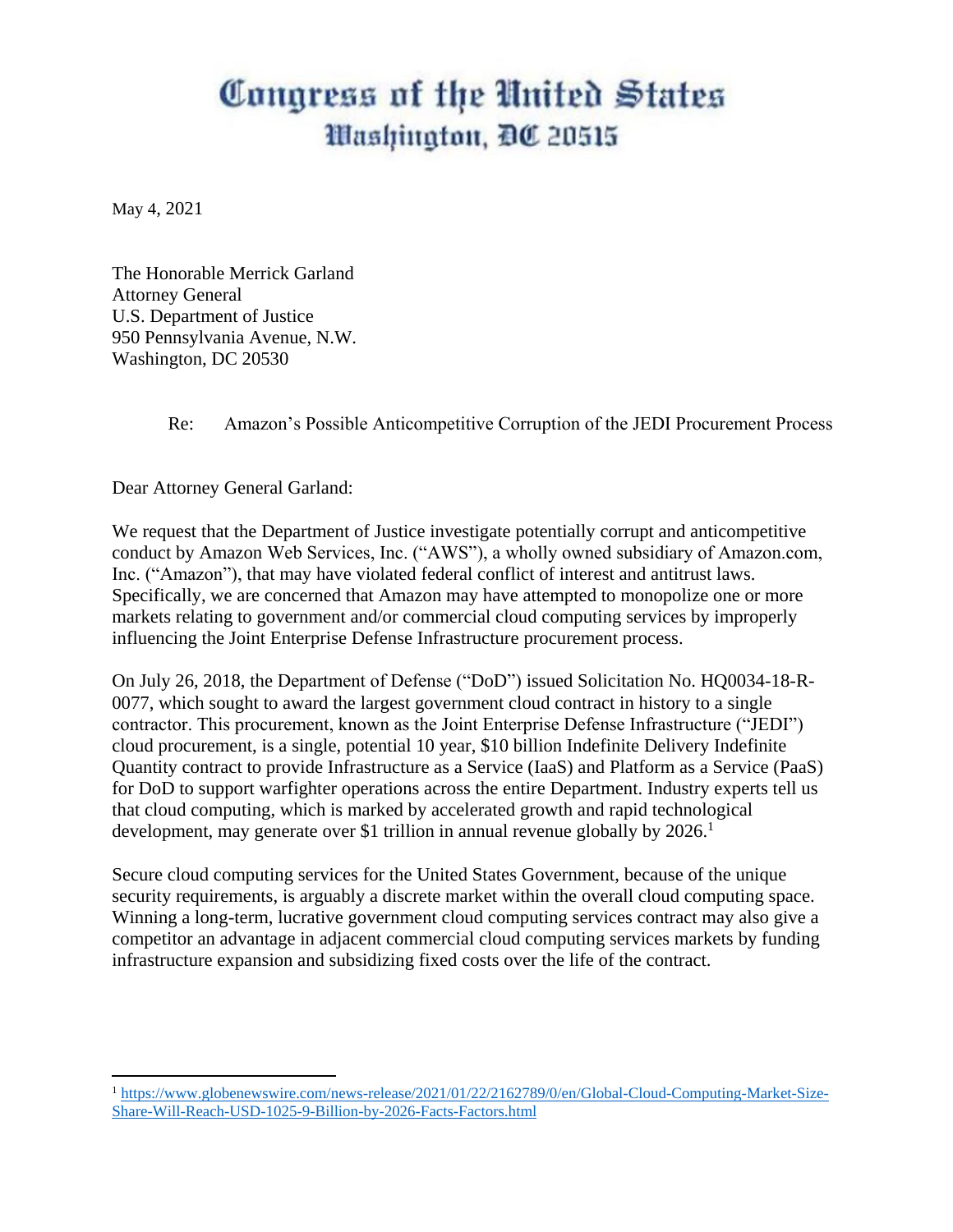May 4, 2021 Page 2 of 4

 $\overline{a}$ 

\_\_\_\_\_\_\_\_\_\_\_\_\_\_\_\_\_\_\_

AWS won such a contract from the United States Intelligence Community in 2013, a sole-source deal that catapulted AWS into the top tier of cloud services providers.<sup>2</sup> In 2020, AWS accounted for 63% of Amazon's profits.<sup>3</sup>

## **Amazon's Influence on the JEDI Procurement Process**

Amazon appears to have sought to replicate the lucrative nature of its 2013 contract by using inappropriate influence to secure the \$10 billion, 10-year JEDI contract from the DoD in a noncompetitive process. Our understanding of the factual record is as follows:

- $\triangleright$  We are aware that a senior DoD official, Sally Donnelly, who previously performed consulting work for Amazon's cloud computing business, received more than \$1 million in undisclosed payments while serving at the DoD from another Amazon consultant, Andre Pienaar, which she failed to disclose until after she resigned her position at DoD. 4
- $\triangleright$  We understand that in January 2017, Ms. Donnelly sold her consulting firm, SBD Advisors, to Mr. Pienaar, who appears to have folded it into another business, C5 Capital, Ltd., which also performed consulting services for Amazon related to cloud services contracts.<sup>5</sup> We understand that the amount of the sale was \$1.56 million, but that Ms. Donnelly reported only \$390,000 in her financial disclosure statements and made questionable statements directly to government ethics officials regarding the amount of the sale. $6$
- $\triangleright$  We also understand that SBD Advisors publicly denied—and in fact made statements to the contrary—that Mr. Pienaar was the true purchaser of Ms. Donnelly's ownership interest, which was first disclosed in April 2020 pursuant to an investigation by the DoD Office of the Inspector General ("DoD OIG").<sup>7</sup> Further entangling the relationships between Ms. Donnelly, Ms. Pienaar, and Amazon, we understand that Pienaar was engaged to and married AWS's Vice President of Worldwide Public Sector Sales, Teresa Carlson, during the relevant time period of the JEDI acquisition.

<sup>&</sup>lt;sup>2</sup> [https://www.crn.com/news/cloud/240163382/amazon-wins-600-million-cia-cloud-deal-as-ibm-withdraws](https://www.crn.com/news/cloud/240163382/amazon-wins-600-million-cia-cloud-deal-as-ibm-withdraws-protest.htm)[protest.htm;](https://www.crn.com/news/cloud/240163382/amazon-wins-600-million-cia-cloud-deal-as-ibm-withdraws-protest.htm) *see also* [https://washingtontechnology.com/articles/2020/11/20/intelligence-c2e-cloud-awards.aspx.](https://washingtontechnology.com/articles/2020/11/20/intelligence-c2e-cloud-awards.aspx) <sup>3</sup> [https://www.geekwire.com/2021/amazon-web-services-posts-record-13-5b-profits-2020-andy-jassys-aws-swan](https://www.geekwire.com/2021/amazon-web-services-posts-record-13-5b-profits-2020-andy-jassys-aws-swan-song/)[song/](https://www.geekwire.com/2021/amazon-web-services-posts-record-13-5b-profits-2020-andy-jassys-aws-swan-song/)

<sup>4</sup> *See* S. Donnelly's OGE Form 278e (May 17, 2017), at [https://www.documentcloud.org/documents/3766126-](https://www.documentcloud.org/documents/3766126-Donnelly-Sally.html) [Donnelly-Sally.html;](https://www.documentcloud.org/documents/3766126-Donnelly-Sally.html) S. Donnelly OGE Form 278e (Aug. 30, 2017), at

[https://www.documentcloud.org/documents/4637737-Sally-Donnelly-New-Entrant-Report-Final.html;](https://www.documentcloud.org/documents/4637737-Sally-Donnelly-New-Entrant-Report-Final.html) S. Donnelly, Termination Report (May 3, 2018), at [https://www.documentcloud.org/documents/4637738-Sally-Donnelly-](https://www.documentcloud.org/documents/4637738-Sally-Donnelly-Termination-Report.html)

[Termination-Report.html;](https://www.documentcloud.org/documents/4637738-Sally-Donnelly-Termination-Report.html) DOD Office of the Inspector General, "Report on the Joint Enterprise Defense Infrastructure (JEDI) Cloud Procurement" ("DOD OIG Report") (Apr. 13, 2020), at 169, n.144; M. Jeong, Vanity Fair, "Everybody Immediately Knew That It Was For Amazon": Has Bezos Become More Powerful In D.C. Than Trump? (Aug. 13, 2018), at [https://www.vanityfair.com/news/2018/08/has-bezos-become-more-powerful-in-dc](https://www.vanityfair.com/news/2018/08/has-bezos-become-more-powerful-in-dc-than-trump)[than-trump.](https://www.vanityfair.com/news/2018/08/has-bezos-become-more-powerful-in-dc-than-trump)

<sup>5</sup> *See* [https://www.businesswire.com/news/home/20180403005624/en/ITC-Secure-Acquires-U.S.-based-SBD-](https://www.businesswire.com/news/home/20180403005624/en/ITC-Secure-Acquires-U.S.-based-SBD-Advisors)[Advisors;](https://www.businesswire.com/news/home/20180403005624/en/ITC-Secure-Acquires-U.S.-based-SBD-Advisors) [https://www.vanityfair.com/news/2018/08/has-bezos-become-more-powerful-in-dc-than-trump.](https://www.vanityfair.com/news/2018/08/has-bezos-become-more-powerful-in-dc-than-trump) 

<sup>6</sup> *See* DOD OIG Rep. at 189-194; *see also* Footnote 4, *supra.*

<sup>7</sup> *See* [https://dailycaller.com/2018/08/08/sally-donnelly-defense-department-jedi-cloud-amazon/;](https://dailycaller.com/2018/08/08/sally-donnelly-defense-department-jedi-cloud-amazon/) [https://www.bloomberg.com/news/features/2018-12-20/tech-giants-fight-over-10-billion-pentagon-cloud-contract;](https://www.bloomberg.com/news/features/2018-12-20/tech-giants-fight-over-10-billion-pentagon-cloud-contract) *see also* Footnote 4, *supra.*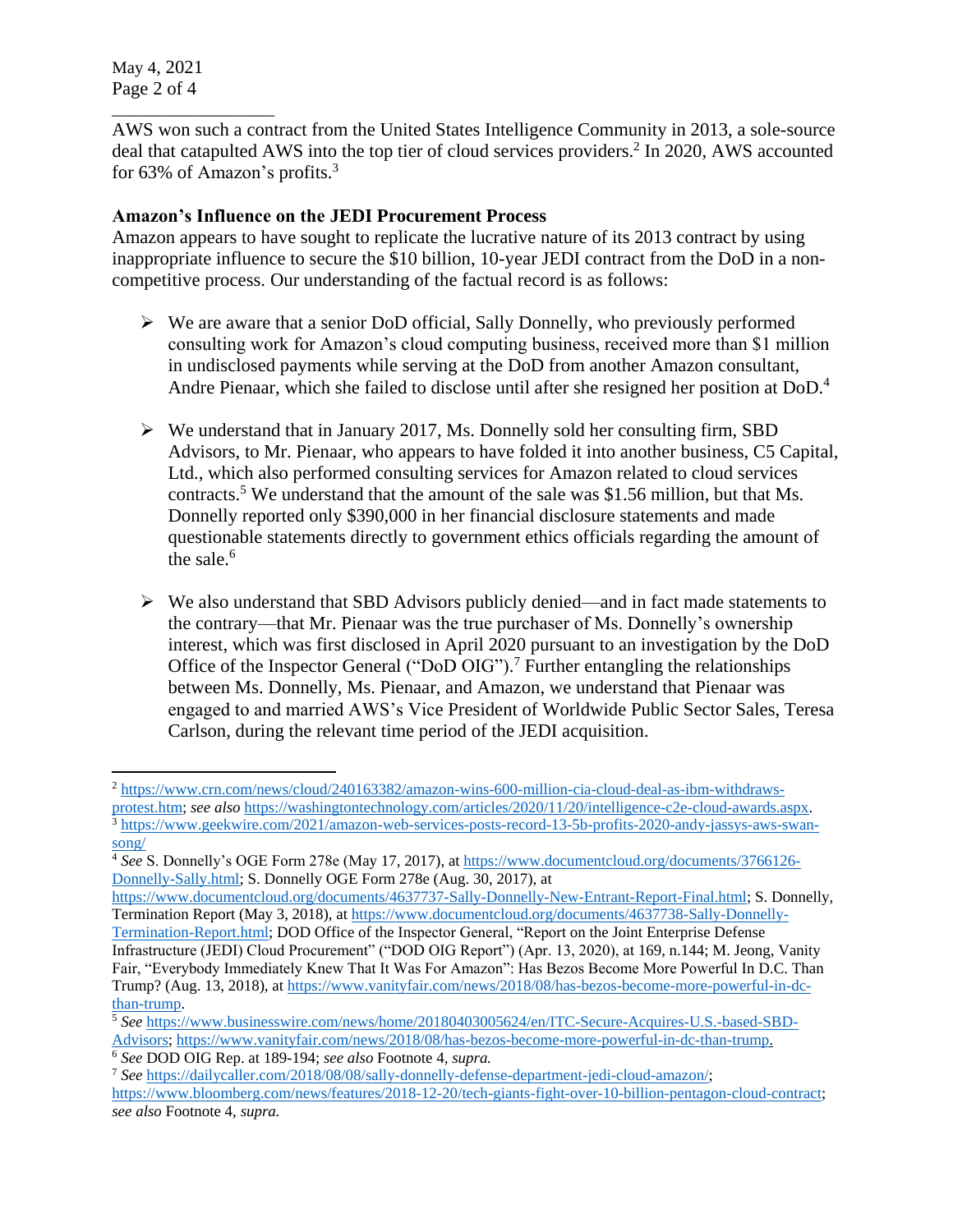\_\_\_\_\_\_\_\_\_\_\_\_\_\_\_\_\_\_\_

- $\triangleright$  While serving as a senior DoD official and receiving undisclosed payments from Mr. Pienaar—who was being paid by Amazon during the relevant time, it appears that Ms. Donnelly wrote e-mail correspondence to other senior DoD officials commending Jeff Bezos, recommending Amazon's cloud specifically, and highlighting its security features.<sup>8</sup>
- $\triangleright$  We also understand that Ms. Donnelly urged, organized, and/or attended at least two private dinners involving Secretary Mattis and Amazon executives and consultants, including Mr. Bezos, Ms. Carlson, and Mr. Pienaar, where DoD's cloud acquisition was discussed. We understand that two such dinners occurred in London and Washington, DC at various stages of the JEDI cloud acquisition process.<sup>9</sup>
- $\triangleright$  We understand that another senior DoD official, Anthony DeMartino, who also worked as an Amazon consultant along with Ms. Donnelly at SBD Advisors before serving in the DoD, may have played an integral role in drafting directives regarding the Department's cloud acquisition strategy, and may have participated in key meetings and events in connection with the DoD's cloud acquisition—all while under an order from the DoD Standards of Conduct Office to recuse himself from matters involving Amazon.<sup>10</sup>
- $\triangleright$  Finally, we also have concerns that the structure of the contract, particularly the "gating" or restricting criteria, appears to have designed so that only Amazon would qualify. We are aware of one individual, Deap Ubhi, the Lead Project Manager for the JEDI procurement, who may have played an integral role in writing the JEDI Cloud's requirements with the intention of eliminating competition and ultimately was referred by the DOD OIG to the United States Attorney's Office for the Eastern District of Virgnia for potential criminal prosecution.<sup>11</sup> We understand that Mr. Ubhi worked for Amazon prior to his employment at the DoD, was recruited by Amazon while working as JEDI's Lead Project Manager, and accepted Amazon's employment offer while working as JEDI's Lead Project Manager. We understand that neither Amazon nor Mr. Ubhi properly disclosed these employment negotiations to the DoD.<sup>12</sup> We further understand that DOG OIG found that Mr. Ubhi "committed ethical violations when he lied, or failed to disclose information" and that his misconduct violated the FAR and JER.<sup>13</sup>

These actions are alarming for multiple reasons. In addition to obvious procurement integrity issues, there appear to be multiple potential violations of Federal criminal laws that have yet to be investigated in any meaningful way, including potential violations of 18 U.S.C. §§ 203, 205,

 $\overline{\phantom{a}}$ 

<sup>8</sup> DOD OIG Report, at 177.

<sup>9</sup> *See* James Bandler, Anjali Tsui, and Doris Burke, *Fortune* and *ProPublica*, *"*How Amazon and Silicon Valley Seduced the Pentagon" (Aug. 22, 2019), [https://fortune.com/2019/08/22/amazon-bezos-silicon-valley-pentagon](https://fortune.com/2019/08/22/amazon-bezos-silicon-valley-pentagon-defense/)[defense/;](https://fortune.com/2019/08/22/amazon-bezos-silicon-valley-pentagon-defense/) *see also* DOD OIG Rep. at 173-174, 184-85.

<sup>10</sup> DOD OIG Rep. at 201-06.

<sup>11</sup> *See* DOG OIG Rep. at 152 ("DoD OIG referred evidence of Mr. Ubhi's false statements to the United States Attorney's Office for the Eastern District of Virginia (EDVA), as possible false statements in violation of Title 18, U.S.C. § 1001 . . . . "

<sup>12</sup> DOD OIG Rep. at 128-152.

<sup>13</sup> DOD OIG Rep. at 152-157.